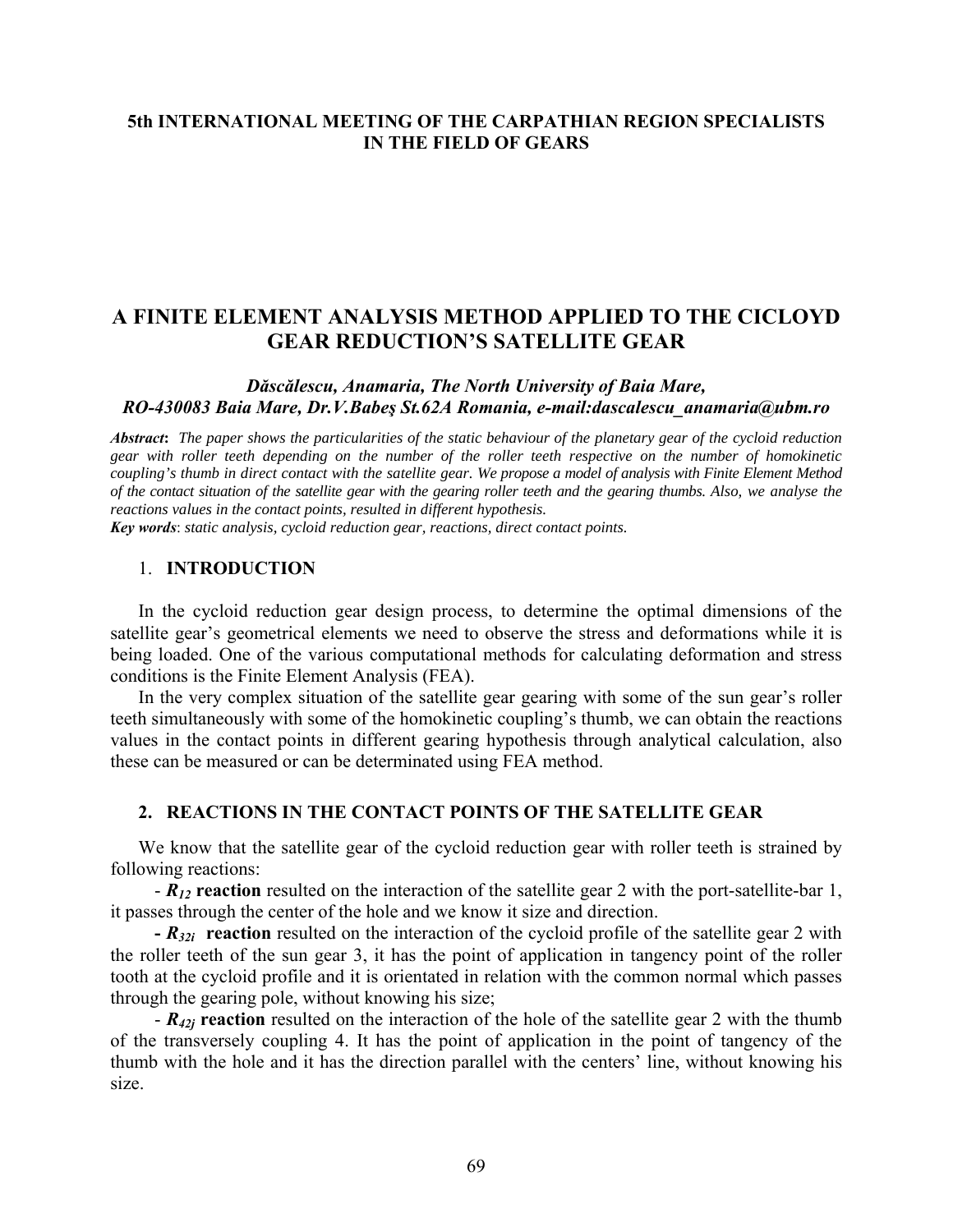The satellite gear is strained also by the centrifugal force Fc, created due to the planetary assembling of the satellite gear, it has the application point in the center of the satellite gear and the direction is the centers' line.

We suppose that we know the drive moment of the drive shaft being the same with the electromotor shaft moment.

We determine the reaction  $R_{12}$  resulted of the interaction of the eccentric with the satellite gear from the equilibrium equations of the satellite gear, with the formula:

$$
R_{12}=M_m/2a \qquad \qquad (1)
$$

where:  $\sim M_m$  is the drive moment,

- *a* is the centroides eccentricity,

and its direction is perpendicular on the centres' line.

Also, we can evaluate the centrifugal force Fc who acts on the centroides centers' line having the following expression:

$$
F_c = m\omega^2 a \,,\tag{2}
$$

where: - m is the satellite gear mass,

- $-\omega$  is the drive shaft angular speed,
- *a* is the length of the port-satellite-bar.

Through the finite element method we determine the reactions, the displacements and the stress following the bellow presented steps:

> **START** structural linear static Analysis **PREPROCESSING**

- o Build Geometry Save the geometry
- o Define Materials:
	- Set preferences
	- Define Material properties
	- Define element type and options
	- Define real constants
- o Generate Mesh:
	- Mesh the area
	- Save the database



- o Apply loads
	- Apply displacement constraints
	- Apply pressure loads
- o Solve

## **POSTPROCESSING PHASE**

- o Read Results
- o Plot de deformation shape
- o Plot the von Mises equivalent stress
- o List reaction solution

**QUIT** the analysis Program

### **3. THE FEA METHOD ANALYISIS APLIED TO THE SATELLITE GEAR**

We have obtained the cycloid profile of the satellite gear with a generating program written in AutoLISP ruled on the AutoCAD utilitarian program. We have built the 2D geometry of the



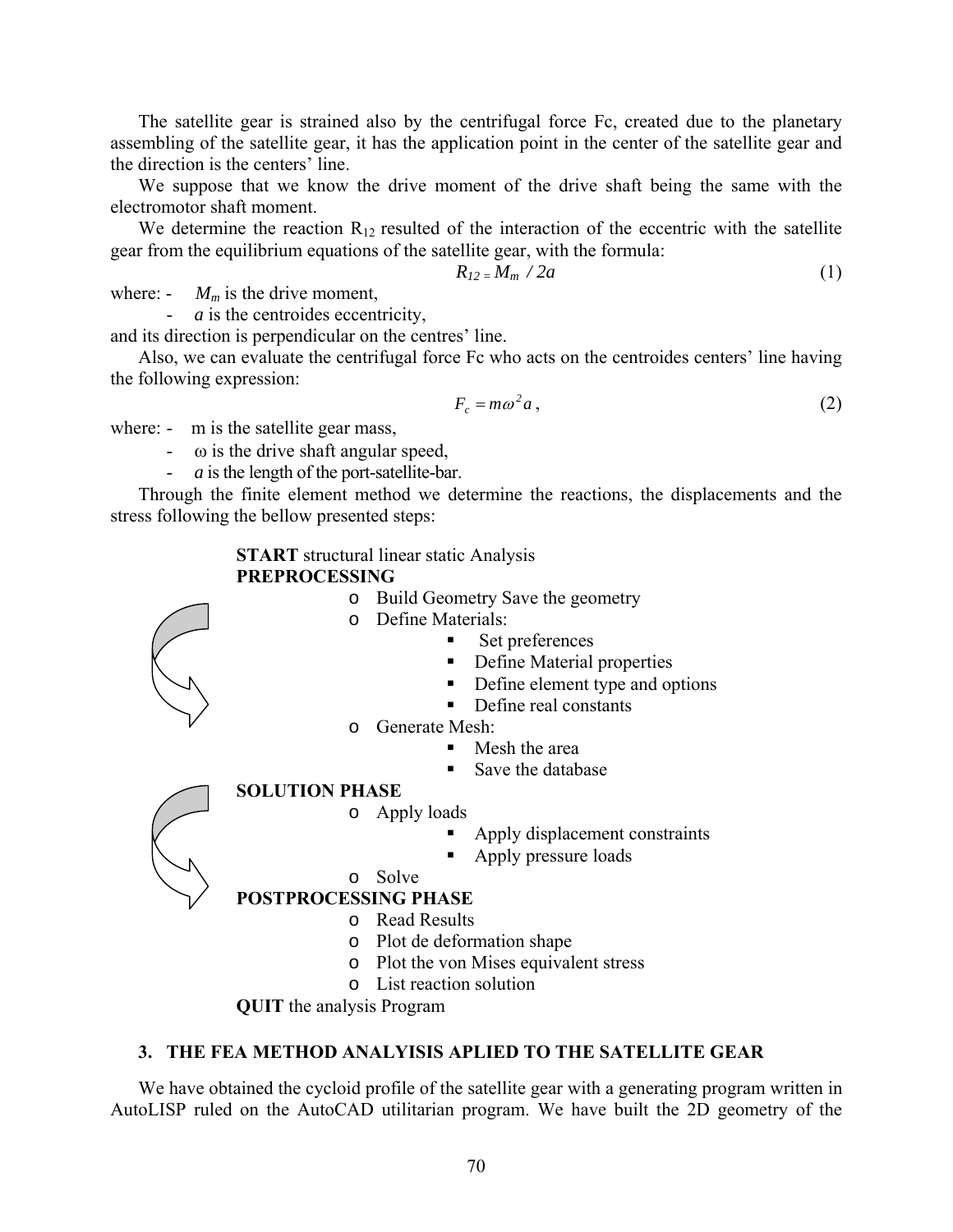satellite gear in AutoCAD and, at the end, we have transferred the satellite gear 2D model in Mechanical Desktop6 and we run through the finite element method's steps.

For the present analyse we take into consideration a cycloid gear reduction with roller teeth with the following dimensions and parameters:

- the number of sun gear's roller teeth,  $z_2 = 18$ ,
- the transmission ratio,  $i=z_2-1$ ,  $i=17$ ,
- the radius of the roller teeth,  $r_B = 5$  mm,
- the roller teeth's disposal circle radius  $r_2 = eaz_2$ ,  $r_2 = 70.398$  mm
- the radius of the generating centroide,  $r_g = az_2$ ,  $r_g = 3.911$  mm
- the radius of the base centroide,  $r_b = a(z_2-1)$ ,  $r_b = 66.487$  mm
- the distance between the centroides' centers,  $a=2.4$  mm,
- the eccentricity of the generating point position,  $e=0.614$  mm,
- the number of homokinetic coupling's thumbs,  $n_d=10$ ,
- the radius of the thumbs,  $r_d = 7.6$  mm,
- the diameter of the satellite gear's holes,  $d_g = 20$  mm,
- the thumbs' disposal circle radius,  $r_w = 45$  mm,
- the thickness of the satellite gear, *b=12 mm.*

In this particular case, the reaction is  $R_{12}=1539.37[N]$ , and the calculate centrifugal force is  $F_c$ =39.77[N] for a drive shaft angular speed  $\omega$ =151.844 rad/sec.

We assume plane stress for this analysis, since the satellite gear is thin in the z direction (12) mm) compared to its x and y dimensions and since the pressure loads act only in the x-y plane. The study of the reactions' variations is approached in the case of distribution of the reactions on the satellite gear in the contact points of all gearing roller teeth and all gearing thumbs, Fig.1.



**Fig. 1** *The reactions in the contact points of the gearing roller teeth and the gearing thumbs*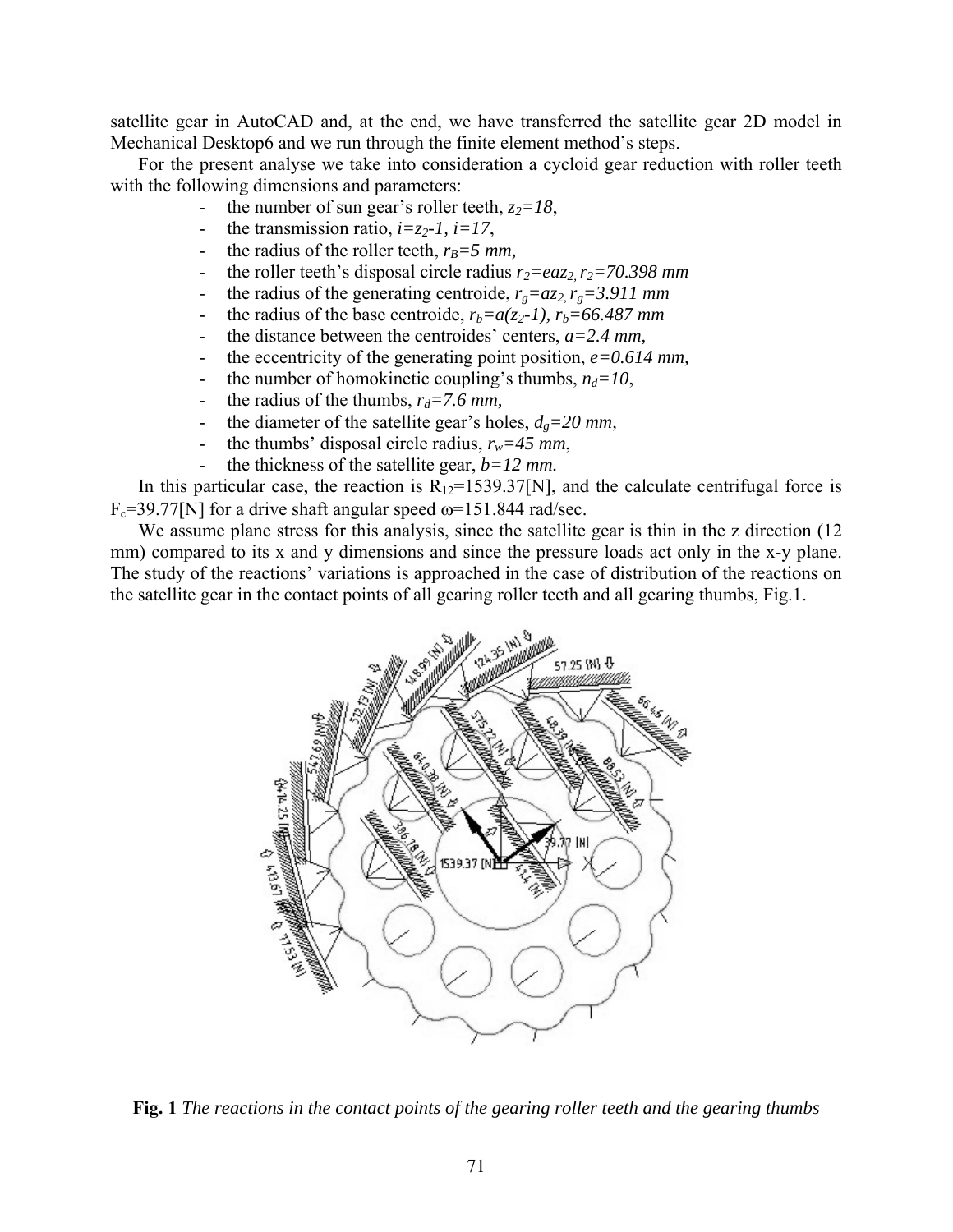To this contact situation we have built a first diagram for the reactions given by the gearing roller teeth and a second diagram for the reactions given by the gearing thumbs, Fig.2.



*and in the contact points of the gearing thumbs*

Further on, we analyse the displacements values distribution through the FEA, and the displacements isolines are presented in Fig.3.



**Fig.3** *Displacements isolines on the satellite gear*

The displacements values in the contact points of the satellite gear with the gearing roller teeth are presented in diagram form in Fig.4, and in Fig.5 is point out the relation between the reactions values and the displacements values, also depending on the satellite gear stiffness on radial direction as a result of the holes position in the satellite gear.

The analytical determination of the reaction we have made in two hypotheses [3]:

- with uniform distributed reactions on all roller teeth (curve 3. Fig.6);
- with uniform distributed pressures on the contact points of the satellite gear with the roller teeth (curve 2, Fig.6);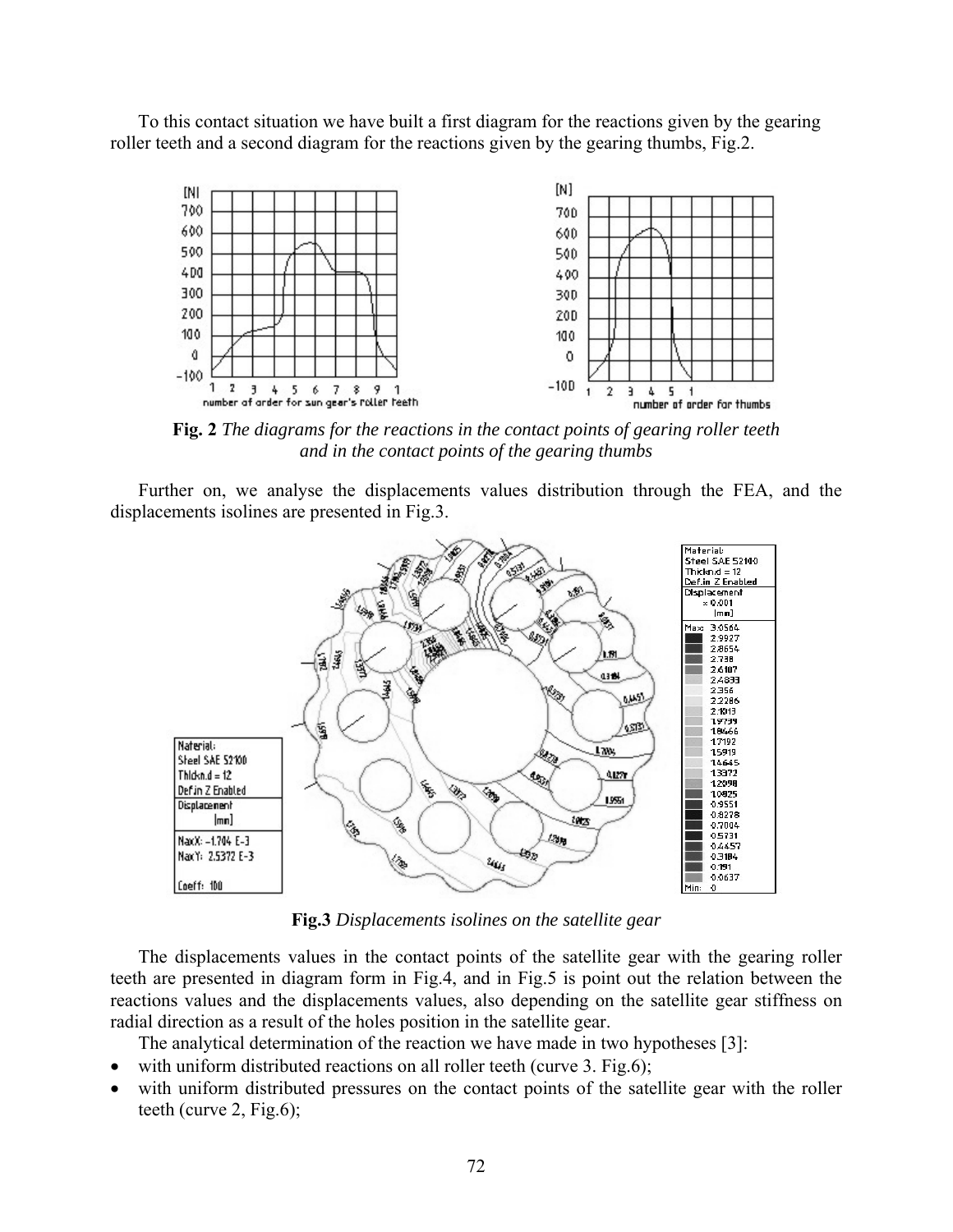



 *values in the contact points of displacements values in the contact points of gearing roller teeth the gearing roller teeth* 

In the end, we built the diagrams presented in Fig.6 who allows us to compare the values of the reactions resulted by different methods: the curves 3 and 2 obtained in the two previous specified analytical hypotheses and the curve 1 obtained with Finite Element Analysis Method.

The limits values of the displacements and stress on the satellite gear are listed in file .txt presented in Table 1. For solving all special FEA task, we can continue the analysis transferring the 2D model of satellite gear in Ansys program.

#### 4. **CONCLUSIONS**

The study and the comparison of the satellite gear reactions variations in these cases of analysis allow us to express the following conclusions:



**Fig.6** *Diagrams of the reaction variation obtained with analytical (curve 2,3) and FEA methods (curve1)*

- The upper value of the reaction obtain on the gearing roller teeth is located on the middle of the gearing arc (curve 1),
- There are important difference between the reactions values obtained on the roller teeth situated in the ends of the gearing arc;
- On the second half of the gearing arc, the reactions are slightly decreasing;
- In the contact points of the satellite gear with the gearing roller teeth, the opposite direction of the reactions is given by the deformation of the satellite gear.
- The paper shows the particularities of the static behaviour of the planetary gear.
- We propose a model of analysis with Finite Element Method of the contact situation of the satellite gear with the gearing roller teeth and with the gearing thumbs.